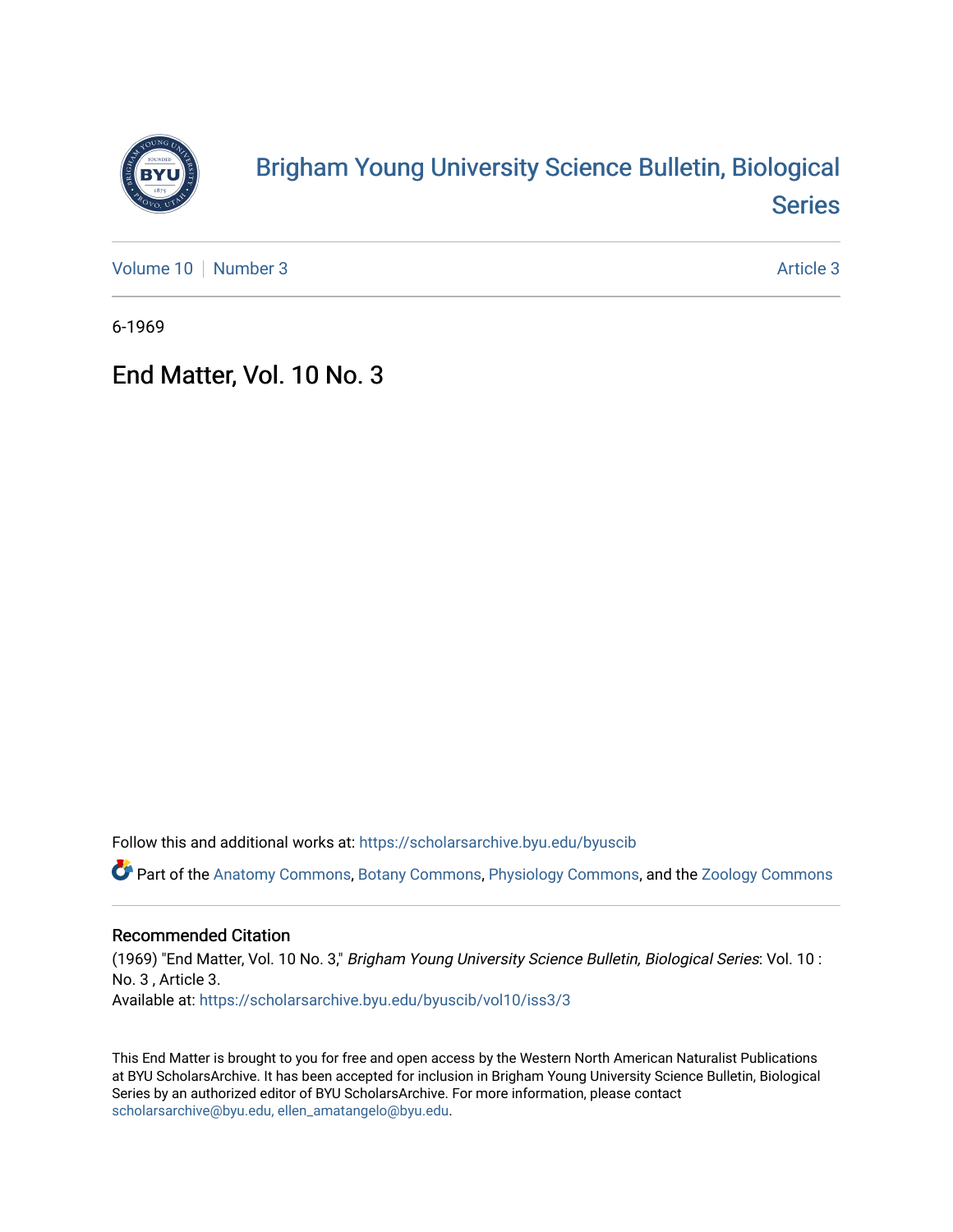## INFORMATION FOR CONTRIBUTORS

Contributions to the Science Bulletin should be primarily monographic in nature. For the most part only manuscripts of approximately forty or more typewritten pages will be ac cepted.

Papers will be published approximately in the order that they are received, pending availability of funds. Authors must arrange for financing their publications, except that the University Press and the library of Brigham Young University wiU share the publication cost proportionately to their needs for copies of the article printed.

In the preparation of manuscripts, authors are requested to follow the Style Manual for Biological Journals, American Institute of Biological Sciences, 2000 P Street, N.W., Washington, D.C., 20006. Manuscripts must be typed on one side of the paper only, double-spaced with ample margins. Footnotes should be avoided.

To facilitate review by referees, send to the editor the original manuscript and one carbon copy, together with the illustrations. Copies of the original illustrations may be submitted, but should be of quality equal to the originals.

Illustrations should be referred to as figures except for materials requiring inserts of special paper, which may be caUed plates. Illustrations should be so designed as to fit when reduced into a one-column or full-page width. Special care must be taken to allow for proper reduction in lettering (i.e., a 50% reduction of the figvire means also a 50% reduction in the lettering). Photographs should be of a glossy finish, unblurred, and showing sharp contrast. Line drawings should be made with black ink on heavy white drawing paper, blue tracing cloth, or blue-ruled coordinate paper. Use the same abbreviations on line drawings as in text. Line drawings must be equivalent to a professional draftsman's work. Original drawings

are preferable to photographs, even if they are large. Illustrations (line drawings or photoshould be numbered consecutively throughout the paper, and the approximate place of insertion should be indicated in the margins of the manuscript pages. Captions for illustrations should be assembled on a separate sheet, and each plate of figures must have its corresponding figure number pencilled hghtly on the back. Illustrations and cuts wall be destroyed unless their return is requested when proof is returned to the editor.

A table tide should be a short, concise state ment of what the table purports to show, and should not include information necessary to the interpretation of the table. Every column in the table should carry a head identifying the data in that column; the measure in which the data are given should be indicated at the head of each column. Tables should not be used when the same information can be given in a few lines of text, and should not duplicate information in text, graphs, or charts. Symbols (asterisk, dagger, etc.) should be used to indicate foot notes to tables, with footnotes on the same page as the table.

An abstract of less than four percent of the length of the paper should be prepared. This summary should be understandable without reference to the body of the manuscript. The abstract must be on sheets separate from the manuscript.

Proof should be corrected immediately on receipt and returned to the editor. Authors should leave forwarding addresses if they move from the address sent with the manuscript.

Reprints should be ordered when the proof is returned.

Address all manuscripts to Wihner W. Tanner, Department of Zoology and Entomology, Brigham Young University, Provo, Utah.